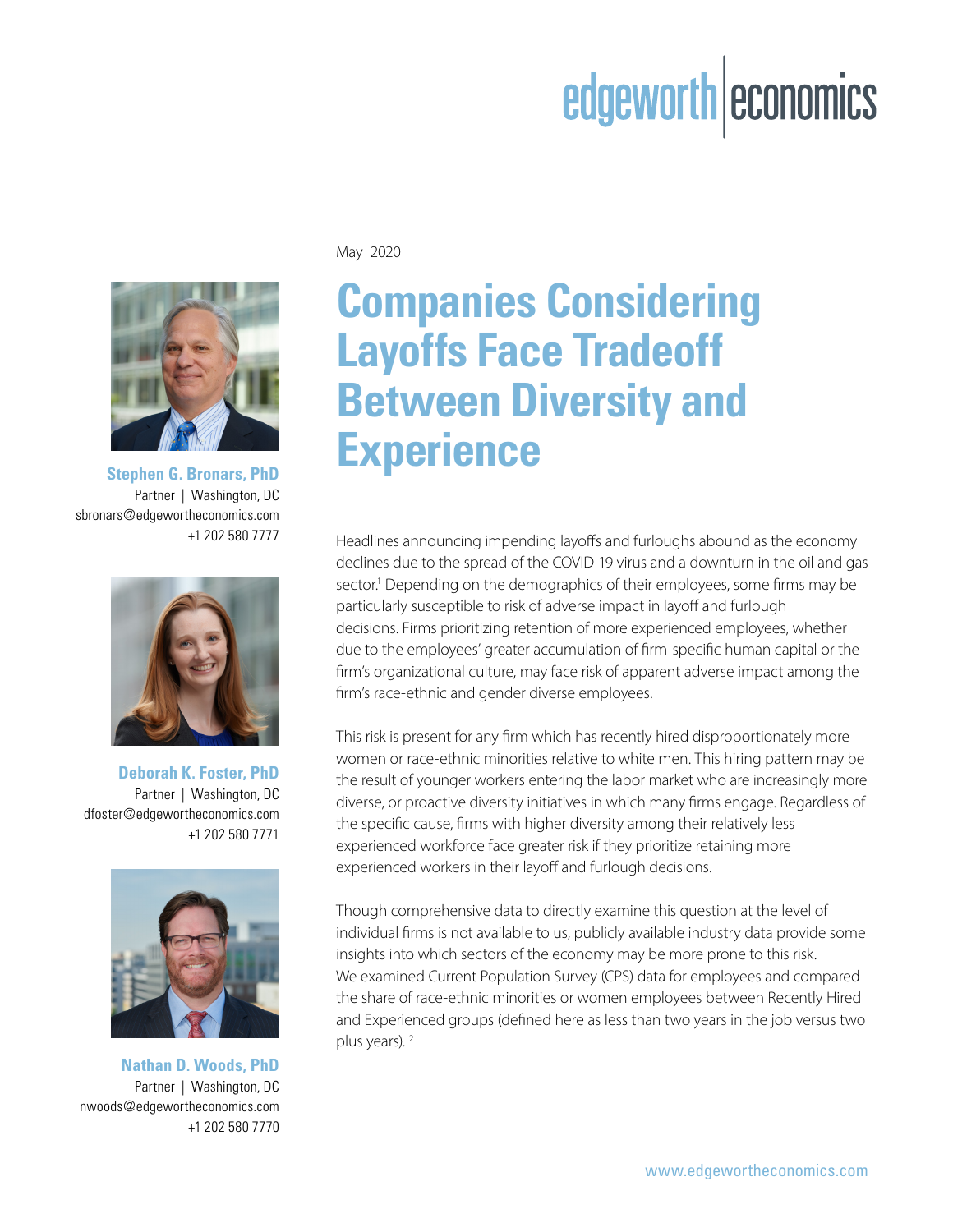Looking across *all* industries and employees, among the Recently Hired group, 69.5 percent of employees are race-ethnic minorities or women. Among the Experienced Employee group, 64.6 percent are race-ethnic minorities or women, for a difference of about 4.9 percentage points. This means that, across industries and employees, race-ethnic minorities and women comprise a 4.9 percentage point *larger* share of employees in the job for less than two years compared with the longer tenured group.

## **Industries Vary in Tradeoff Between Diversity and Experience**

Not all industries will be equally affected by the economic downturn but industries as varied as Retail, Entertainment, Travel, Restaurants, Oil and Gas, and Legal Services are facing especially acute challenges with layoffs and furloughs.<sup>3</sup> While these industries share the economic challenge ahead, they differ in terms of this demographic pattern wherein recently hired employees are more diverse than more experienced workers.

The chart below displays this variation between industries. The red bar at the top of the chart shows the 4.9 percentage point difference in women and minority employees in more versus less experienced employee groups, estimated across industries.

The next several blue shaded bars focus on Retail industries. The first bar—Retail Total—summarizes the same difference measure, but for all Retail industries. The somewhat higher 5.6 percentage point difference suggests that some Retail firms may face somewhat higher risk of adverse impact in layoffs and furloughs.

Within the broad Retail sector there is a great deal of variation, and some of the largest Retail industries show smaller differences in the diverse share of Recently Hired versus Experienced employees. For example, in the Grocery Stores category, race-ethnic minorities and women comprise 69.3 percent of Recently Hired employees and 68.6 percent of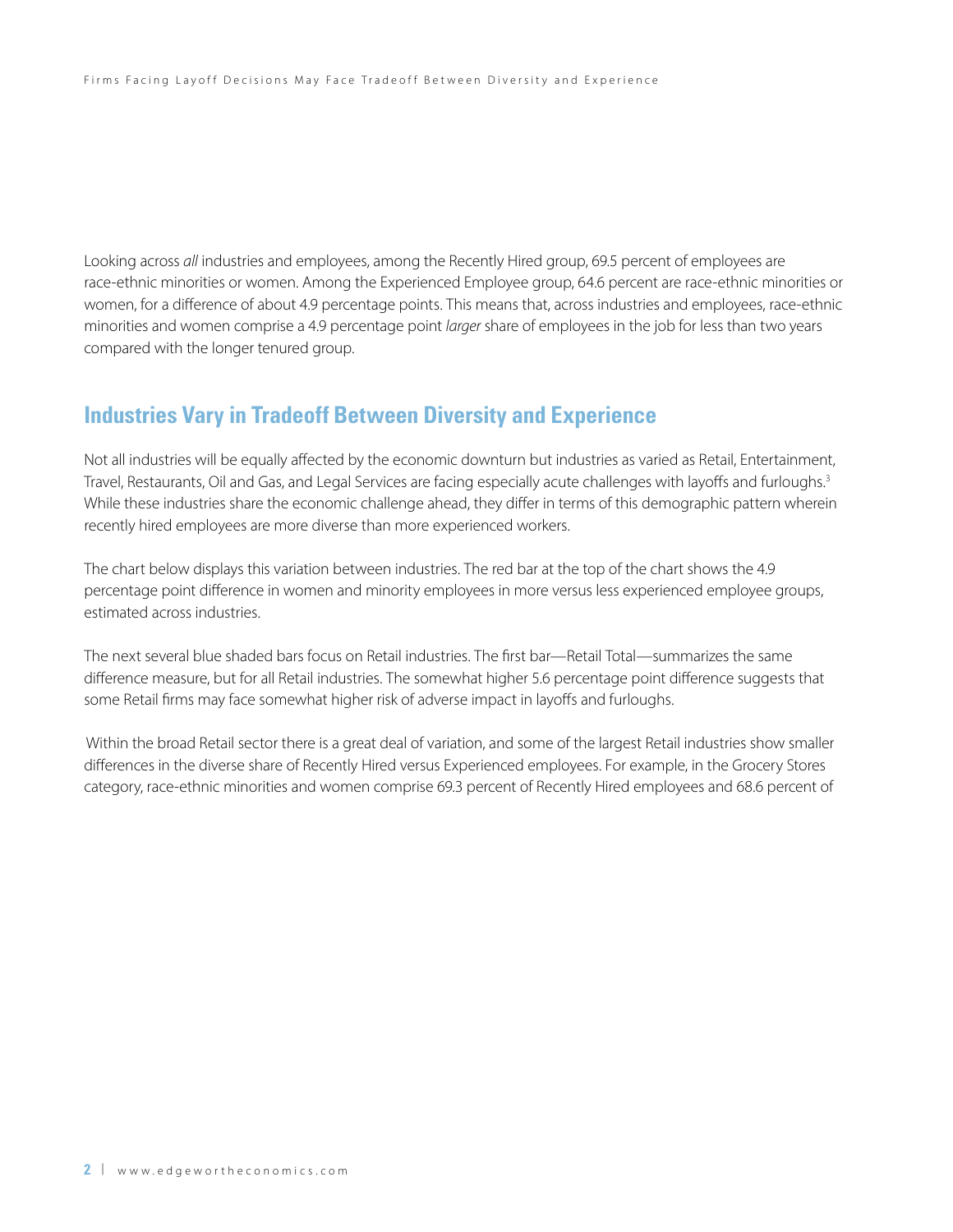Experienced employees, for a difference of just 0.7 percentage points. Likewise, Department and Discount Stores show a two percentage point difference based on diversity percentages of 76.4 and 74.4. Automobile Dealers show a 3.6 percentage point difference based on diversity percentages of 47.2 and 43.6.

#### More Diversity Among Experienced Employees More Diversity in Recently Hired Employees  $(69.5\%; 64.6\%)$ All Industries  $(70.5\%; 65\%)$ **Retail Sector**  $(69.3\%; 68.6\%)$ Grocery Stores  $(76.4\%; 74.4\%)$ Department and Discount Stores  $(47.2\%; 43.6\%)$ Automobile Dealers Pharmacies and Drug Stores  $(86.3\%; 76.5\%)$ Industry  $(75.6\%; 73\%)$ Travel / Vacation Sector  $(80.3\%; 82.5\%)$ Traveler Accommodation  $(74.8\%; 76.2\%)$ Restaurants / Bars Sector Shale Oil / Gas Sector  $(48.2\%; 37.6\%)$ Oil and Gas Extraction  $(51.7\%; 33\%)$ Legal Services Sector  $(70\%; 60.7\%)$ **Entertainment Sector**  $(68.1\%; 62.7\%)$ Museums, Art Galleries, Historical Sites,  $(73.4\%; 62.6\%)$ and Similar Institutions  $-5$  $\mathbf 0$ 5 10 15 20 25 Percentage Point Difference in Diverse Share of Employees (Diversity in Recently Hired minus Diversity in Experienced)

### Industry Differences in Diversity of Recently Hired and Experienced Employees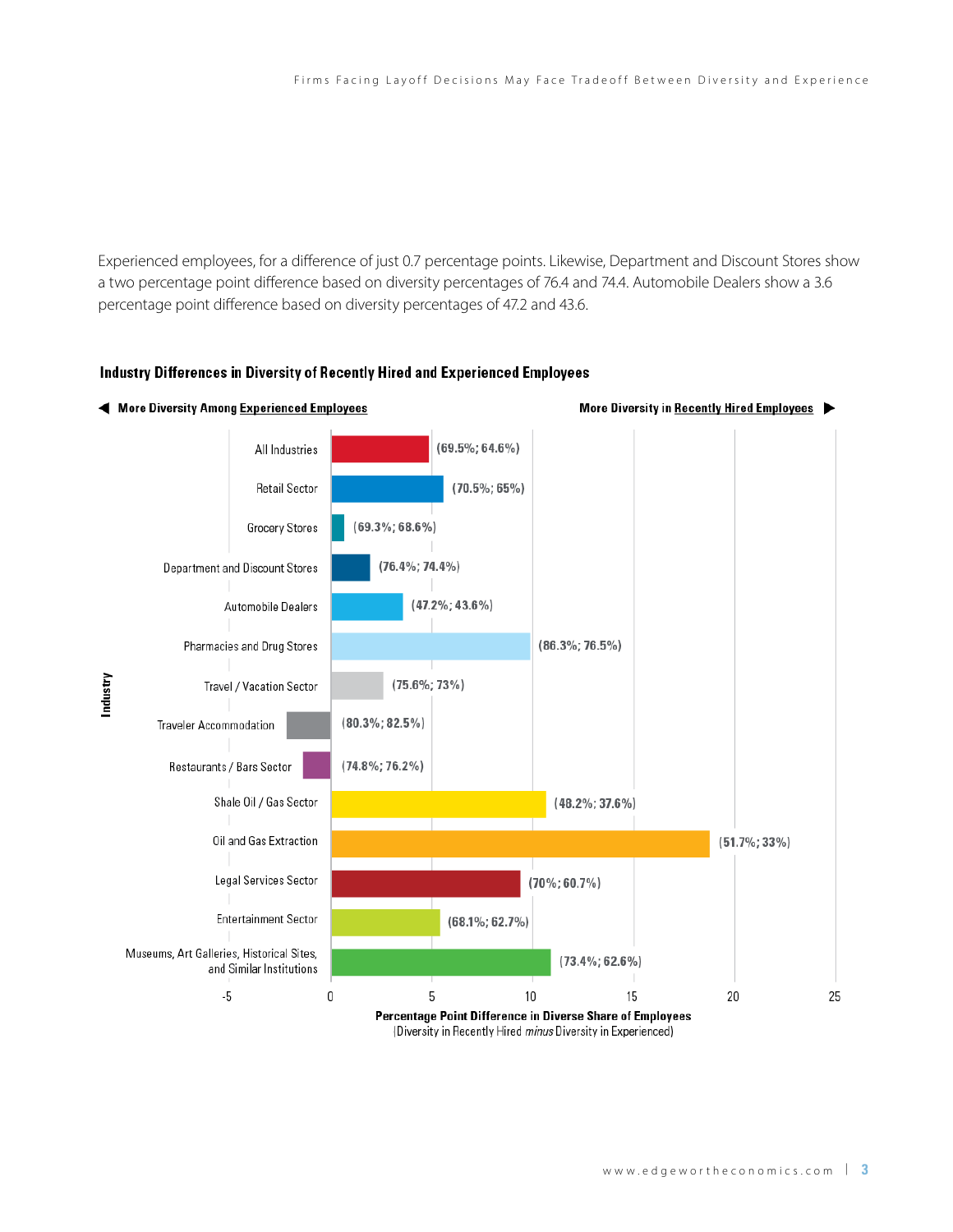By contrast, Pharmacies and Drug Stores show a 9.8 percentage point difference based on diversity percentages of 86.3 for Recently Hired employees compared with 76.5 percent for Experienced employees. Firms in this relatively more diverse industry may face higher risk of apparent adverse impact if they make layoff and furlough decisions aimed at retaining Experienced workers.

Compared with the cross-industry difference, the Travel/Vacation industry sector (light gray bar) shows a somewhat lower difference of 2.6 percentage points. This relatively low difference is driven by the Travel Accommodations industry—which shows the Experienced employee group is somewhat *more* diverse than the Recently Hired group (-2.2 percentage points). Firms in this industry may therefore face less of a tradeoff between diversity and experience, should they reduce their workforce in the less experienced category.

The purple bar denotes the Restaurants and Bars sector and shows similar distributions of diversity between the Recently Hired and Experienced employee groups (74.8 percent versus 76.2 percent). Here the more experienced group is also somewhat more diverse. While firms in this industry group face enormous economic challenges, the industry data suggest they may not face a tradeoff between diversity and experience.

There are more pronounced diversity differences between Recently Hired and Experienced employees in the Shale Oil/Gas, Legal Services, and Entertainment sectors. The yellow bar for Shale Oil/Gas shows a 10.6 percentage point difference (48.2 percent for Recently Hired compared with 37.6 percent for Experienced), driven by the 18.7 percentage point difference in Oil and gas Extraction (orange bar) based on 51.7 percent among Recently Hired compared with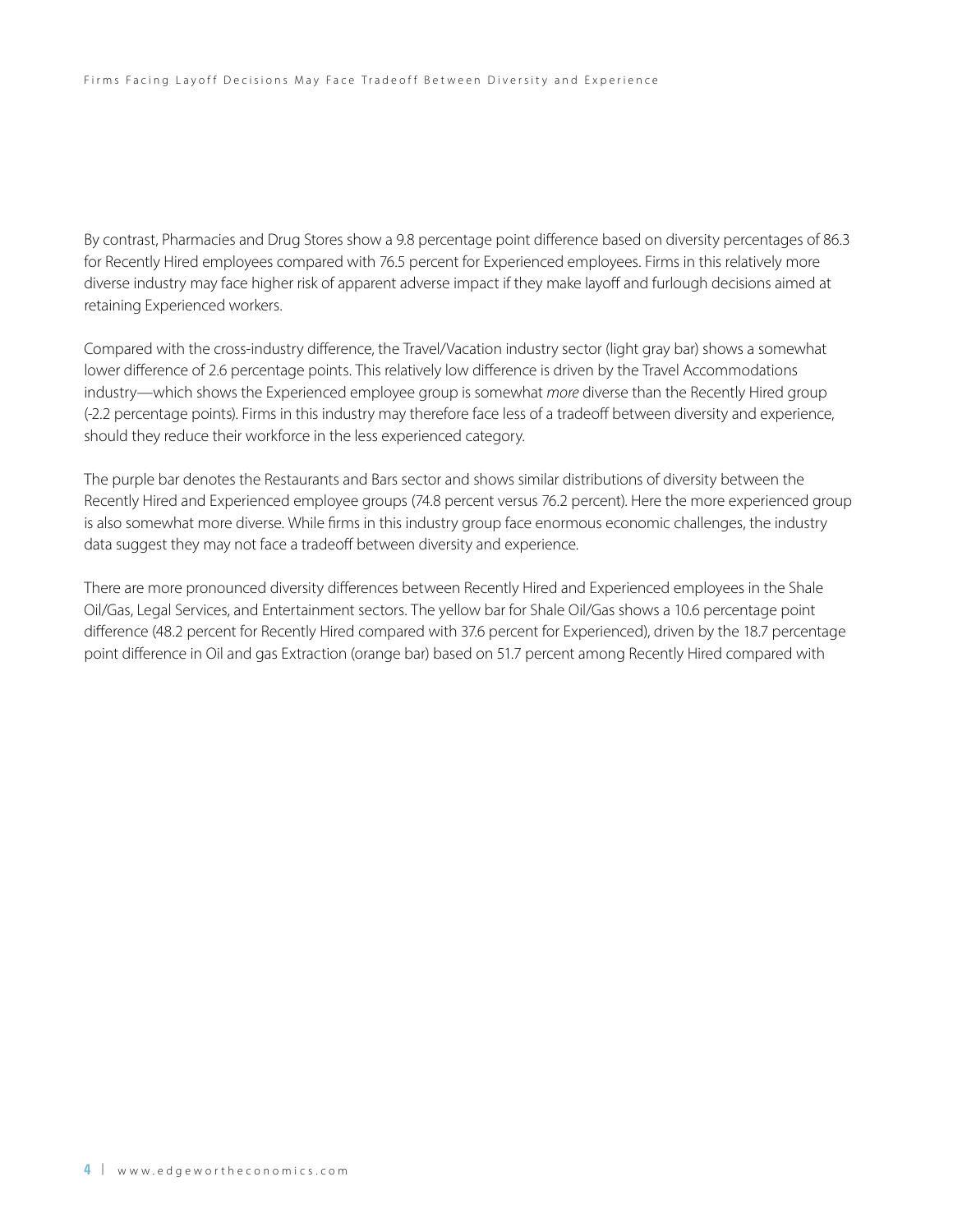33 percent among Experienced employees. In Legal Services, the diversity share of Recently Hired employees is 70 percent, compared with 60.7 percent among Experienced employees, for a difference of 9.3 percentage points.<sup>4</sup> Within the Entertainment sector, the Museums, Art Galleries, Historical Sites, and Similar Institutions industry shows a diversity difference of 10.8 percentage points (73.4 versus 62.6). Organizations in each of these industries may face heightened risks associated with prioritizing retention of experienced employees as part of layoff and furlough decisions.

### **Closing Thoughts**

Firms facing layoff and furlough decisions should begin with a principled and consistent approach with defensible selection criteria and well documented decision-making. Firms should statistically evaluate whether their decisionmaking creates the appearance of adverse impact for protected groups. As described above, some firms may face heightened risk due to the more diverse profile of their more recently hired employees. Other firms may face risk relating to age protected employees if, for example, business units slated for reductions are disproportionately populated with older workers. Regardless, all firms considering layoffs or furloughs should be aware of where they face risks of apparent adverse impact against protected groups and approach these decisions with care.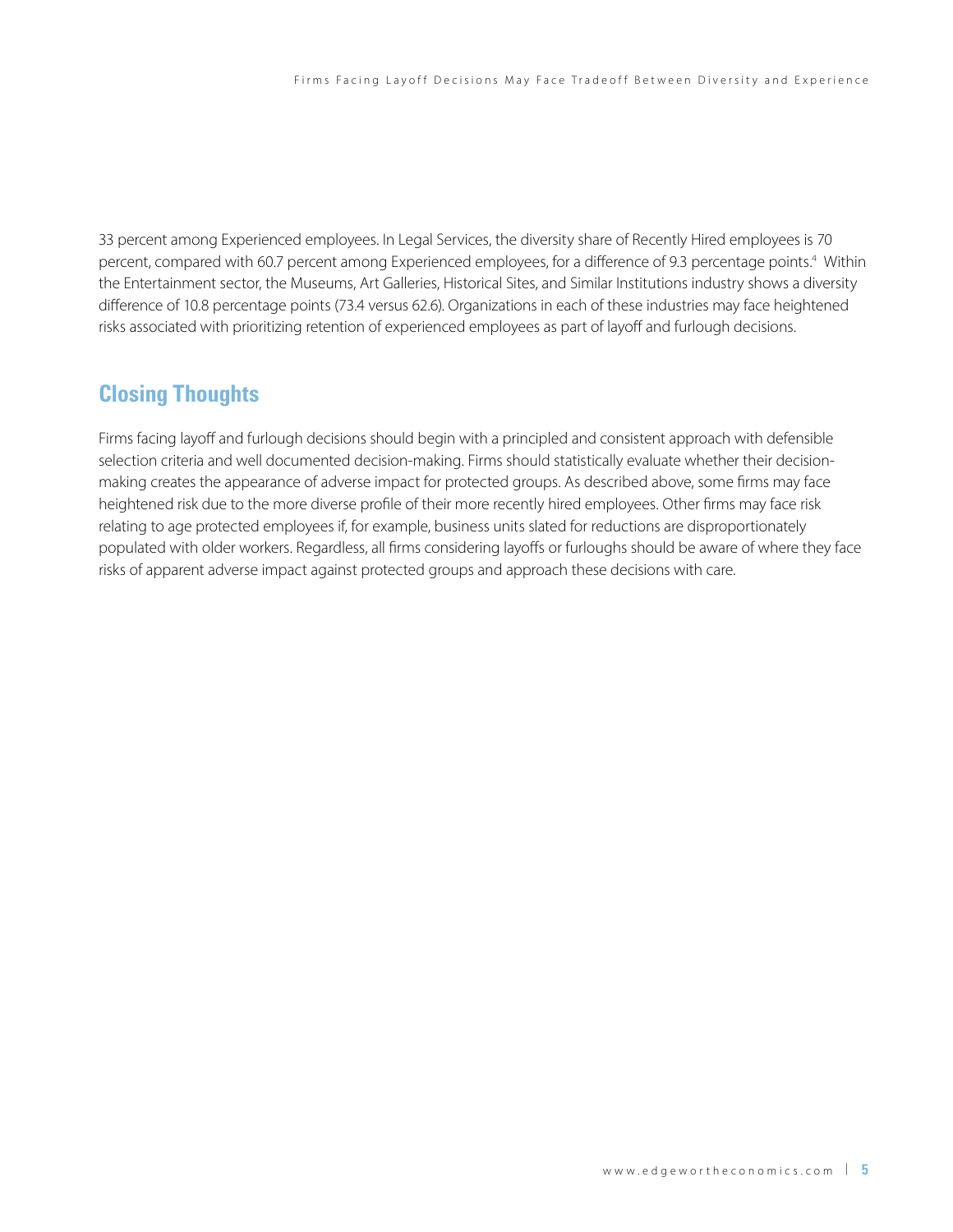Firms Facing Layoff Decisions May Face Tradeoff Between Diversity and Experience

#### **Notes**

- 1. Unemployment Claims by State: See How COVID-19 Has Destroyed the Job Market, *NBC News*, April 15, 2020; Stocks Slump as Oil Prices Nosedive: Live Market Updates, *New York Times*, April 20, 2020; Affects of COVID-19 on the United States Oil Market, *Yahoo Finance*, April 17, 2020; After COVID019, The Oil Industry Will Not Return To "Normal", *Forbes*, April 5, 2020.
- 2. The circumstances of any individual firm may differ substantially from what these industry-based measures show. The data and figures summarized here are based on national CPS data organized at the Industry Group or Specific Industry and have the benefit of including an experience measure for a nationally representative sample of employees. This data cannot and should not replace more specific data for individual firms.
- 3. The Employment Situation Report for April, which will be released by the Bureau of Labor Statistics on May 8, will provide much clearer evidence about which industries and sectors experienced the largest job losses during March and the first half of April,
- 4. A recent *Law360* article addresses a similar point as it relates to diversity efforts more broadly (Coe, Aebra, "Pandemic Could Jeopardize Law Firm Diversity Efforts" April 6, 2020).

Originally published in *Law360*, May 2020.